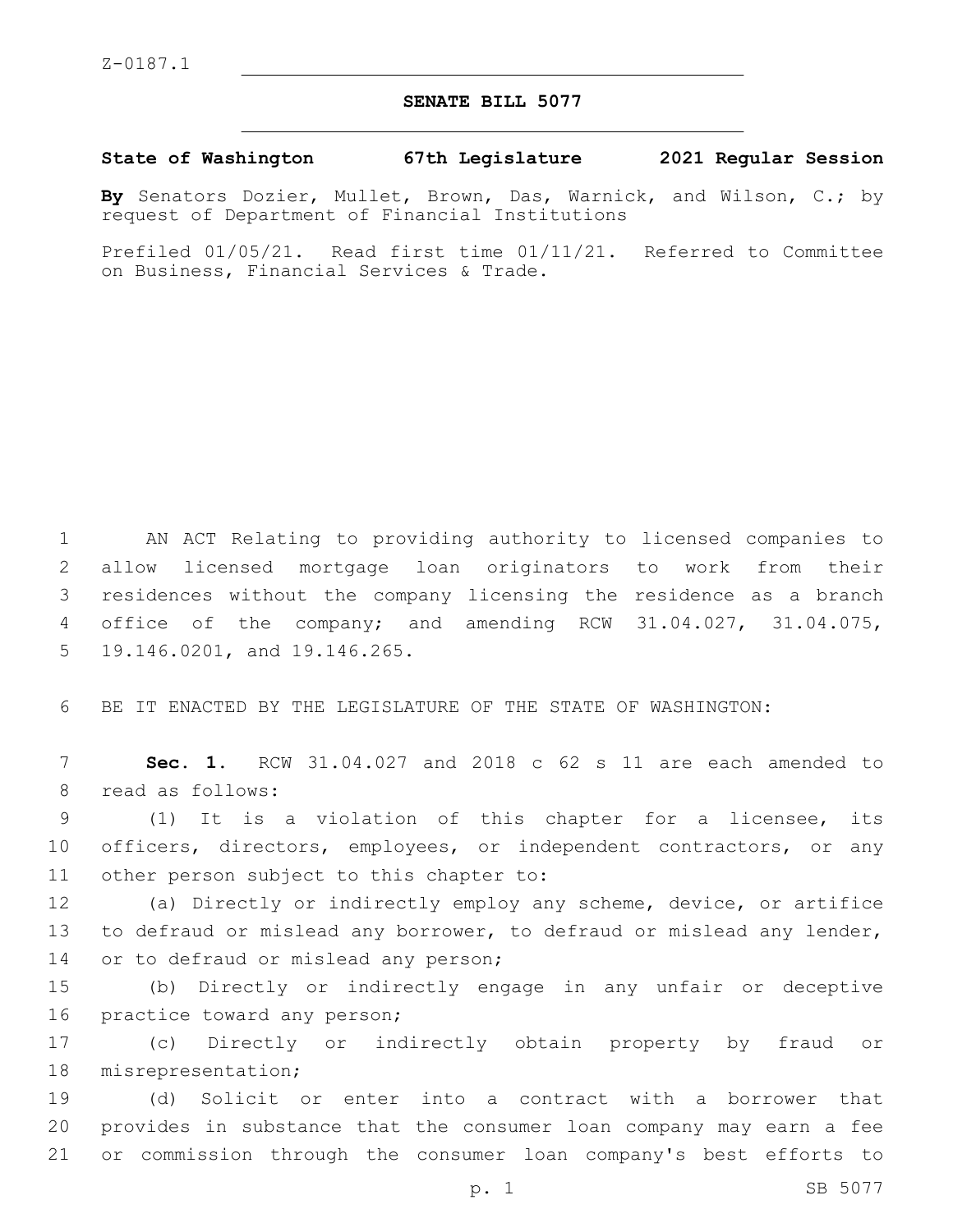obtain a loan even though no loan is actually obtained for the borrower;2

 (e) Solicit, advertise, or enter into a contract for specific interest rates, points, or other financing terms unless the terms are actually available at the time of soliciting, advertising, or 6 contracting;

 (f) Fail to make disclosures to loan applicants as required by 8 RCW 31.04.102 and any other applicable state or federal law;

 (g) Make, in any manner, any false or deceptive statement or representation with regard to the rates, points, or other financing terms or conditions for a residential mortgage loan or engage in bait 12 and switch advertising;

 (h) Negligently make any false statement or knowingly and willfully make any omission of material fact in connection with any reports filed with the department by a licensee or in connection with 16 any investigation conducted by the department;

 (i) Make any payment, directly or indirectly, to any appraiser of a property, for the purposes of influencing the independent judgment 19 of the appraiser with respect to the value of the property;

 (j) Accept from any borrower at or near the time a loan is made 21 and in advance of any default an execution of, or induce any borrower to execute, any instrument of conveyance, not including a mortgage or deed of trust, to the lender of any ownership interest in the borrower's primary dwelling that is the security for the borrower's 25 loan;

 (k) Obtain at the time of closing a release of future damages for usury or other damages or penalties provided by law or a waiver of 28 the provisions of this chapter;

 (l) Advertise any rate of interest without conspicuously disclosing the annual percentage rate implied by that rate of 31 interest;

 (m) Violate any applicable state or federal law relating to the 33 activities governed by this chapter; or

 (n) Make or originate loans from any unlicensed location. It is not a violation for a licensed mortgage loan originator to originate loans from an unlicensed location if that location is the licensed mortgage loan originator's residence and the licensed mortgage loan 38 originator and licensed sponsoring company comply with RCW 31.04.075.

 (2) It is a violation of this chapter for a student education 40 loan servicer to: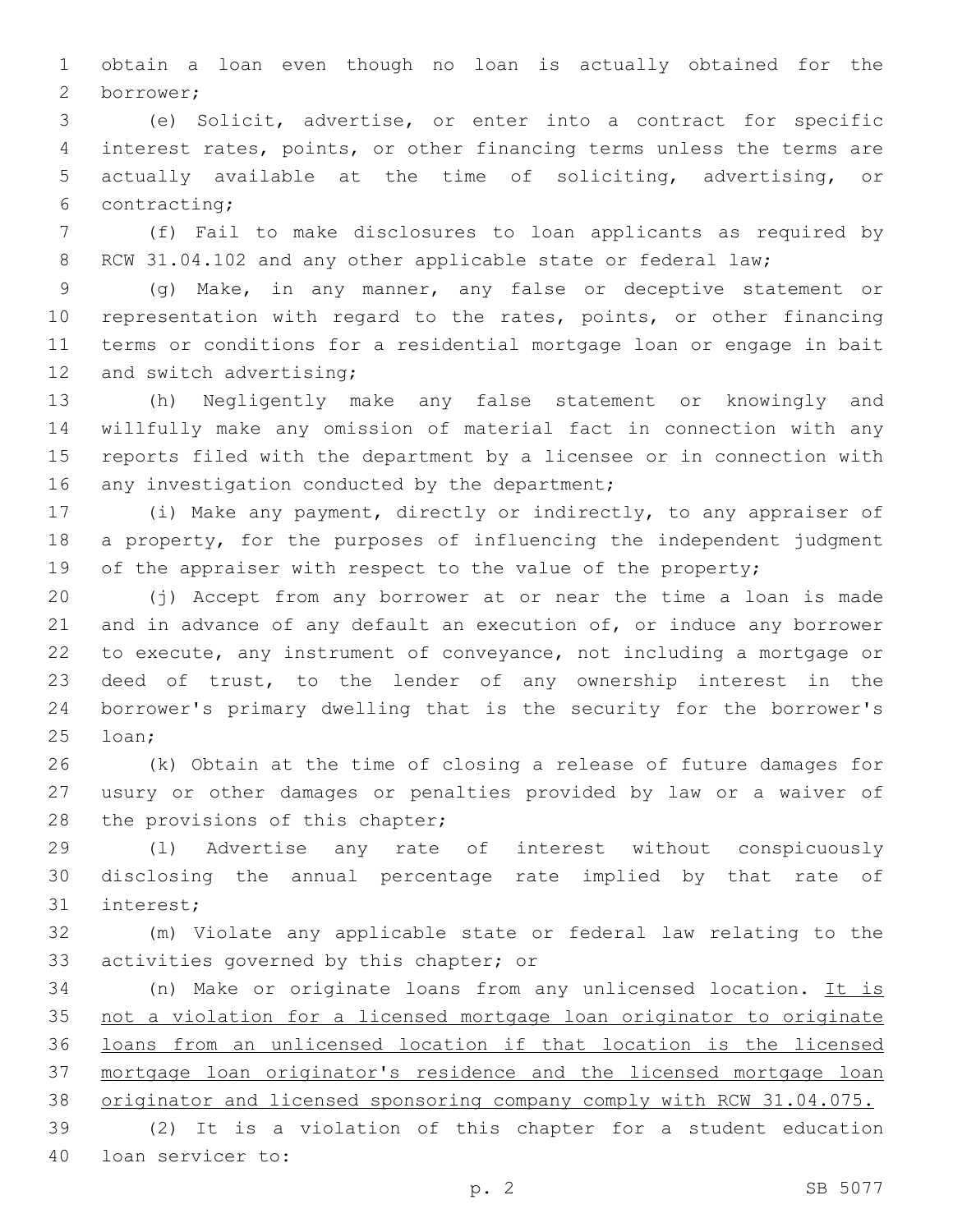(a) Conduct licensable activity from any unlicensed location;

 (b) Misrepresent or omit any material information in connection with the servicing of a student education loan including, but not limited to, misrepresenting the amount, nature, conditions, or terms of any fee or payment due or claimed to be due on a student education loan, the terms and conditions of the loan agreement, the availability of loan discharge or forgiveness options, the availability and terms of and process for enrolling in income-driven repayment, or the borrower's obligations under the loan;

 (c) Provide inaccurate information to a credit bureau, thereby harming a student education loan borrower's creditworthiness, including failing to report both the favorable and unfavorable 13 payment history of the student education loan;

 (d) Fail to report to a consumer credit bureau at least annually if the student education loan servicer regularly reports information 16 to a credit bureau:

 (e) Refuse to communicate with an authorized representative of the student education loan borrower who provides a written authorization signed by the student education loan borrower. However, the student education loan servicer may adopt procedures reasonably related to verifying that the representative is in fact authorized to act on behalf of the student education loan borrower;

 (f) Refuse to communicate with the student education loan borrower or an authorized representative of the student education 25 loan borrower;

 (g) Apply payments made by a borrower to the outstanding balance of a student education loan, or allocate a payment across a group of student education loans, in a manner that does not conform with the borrower's stated intent. However, this subsection (2)(g) does not require application of a student education loan in a manner contrary 31 to the express terms of the promissory note;

 (h) Fail to respond within fifteen calendar days to communications from the student loan advocate, or within such shorter, reasonable time as the student loan advocate may request in 35 his or her communication; or

 (i) Fail to provide a response within fifteen calendar days to a consumer complaint submitted to the servicer by the student loan advocate. If necessary, a licensee may request additional time up to a maximum of forty-five calendar days, provided that such request is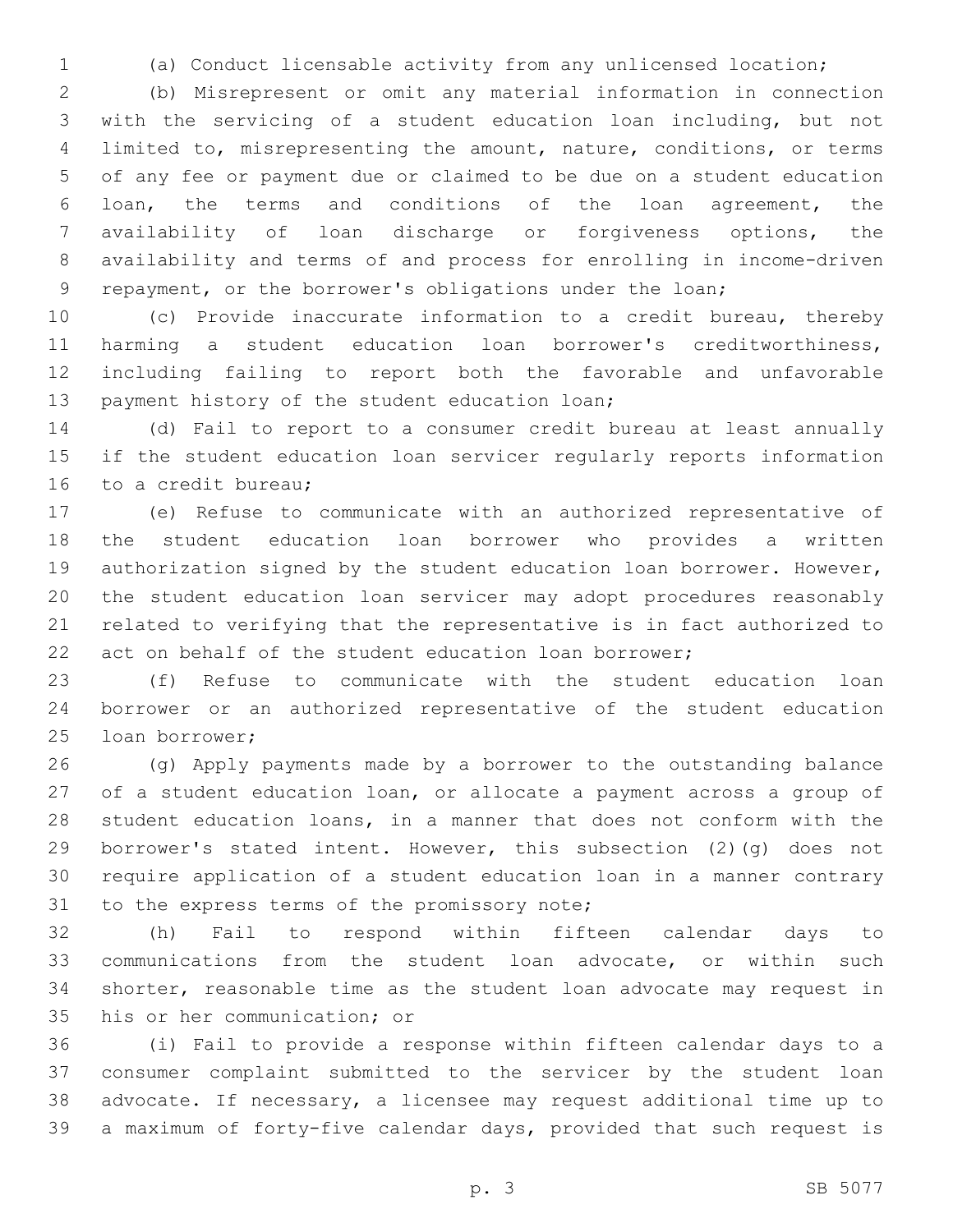1 accompanied by an explanation why such additional time is reasonable 2 and necessary.

3 (3) The director's obligations or duties under chapter 62, Laws 4 of 2018 are subject to section 21, chapter 62, Laws of 2018.

5 **Sec. 2.** RCW 31.04.075 and 2015 c 229 s 23 are each amended to read as follows:6

7 (1) The licensee may not maintain more than one place of business 8 under the same license( $(\tau$  but the)) unless:

9 (a) The director ((may issue)) authorizes more than one license 10 to the same licensee upon approval of an application by the licensee 11 in a form and manner established by the director; or

 (b) The place of business is a licensed mortgage loan originator's residence and the licensed mortgage loan originator and licensed sponsoring company comply with state and federal information security requirements and all other requirements set forth in rule for mortgage loan originators working from their residences as provided in this chapter and in rule, consistent with the purposes of 18 this section.

19 (2) Whenever a licensee wishes to change the place of business to 20 a street address other than that reported in the nationwide mortgage 21 licensing system and registry, the licensee must give prior written 22 notice to the director, pay the fee, and obtain the director's 23 approval.

24 **Sec. 3.** RCW 19.146.0201 and 2015 c 229 s 7 are each amended to 25 read as follows:

26 It is a violation of this chapter for loan originators, mortgage 27 brokers, officers, directors, employees, independent contractors, or 28 any other person subject to this chapter to:

29 (1) Directly or indirectly employ any scheme, device, or artifice 30 to defraud or mislead borrowers or lenders or to defraud any person;

31 (2) Directly or indirectly engage in any unfair or deceptive 32 practice toward any person;

33 (3) Directly or indirectly obtain property by fraud or 34 misrepresentation;

 (4) Solicit or enter into a contract with a borrower that provides in substance that the mortgage broker may earn a fee or commission through the mortgage broker's "best efforts" to obtain a loan even though no loan is actually obtained for the borrower;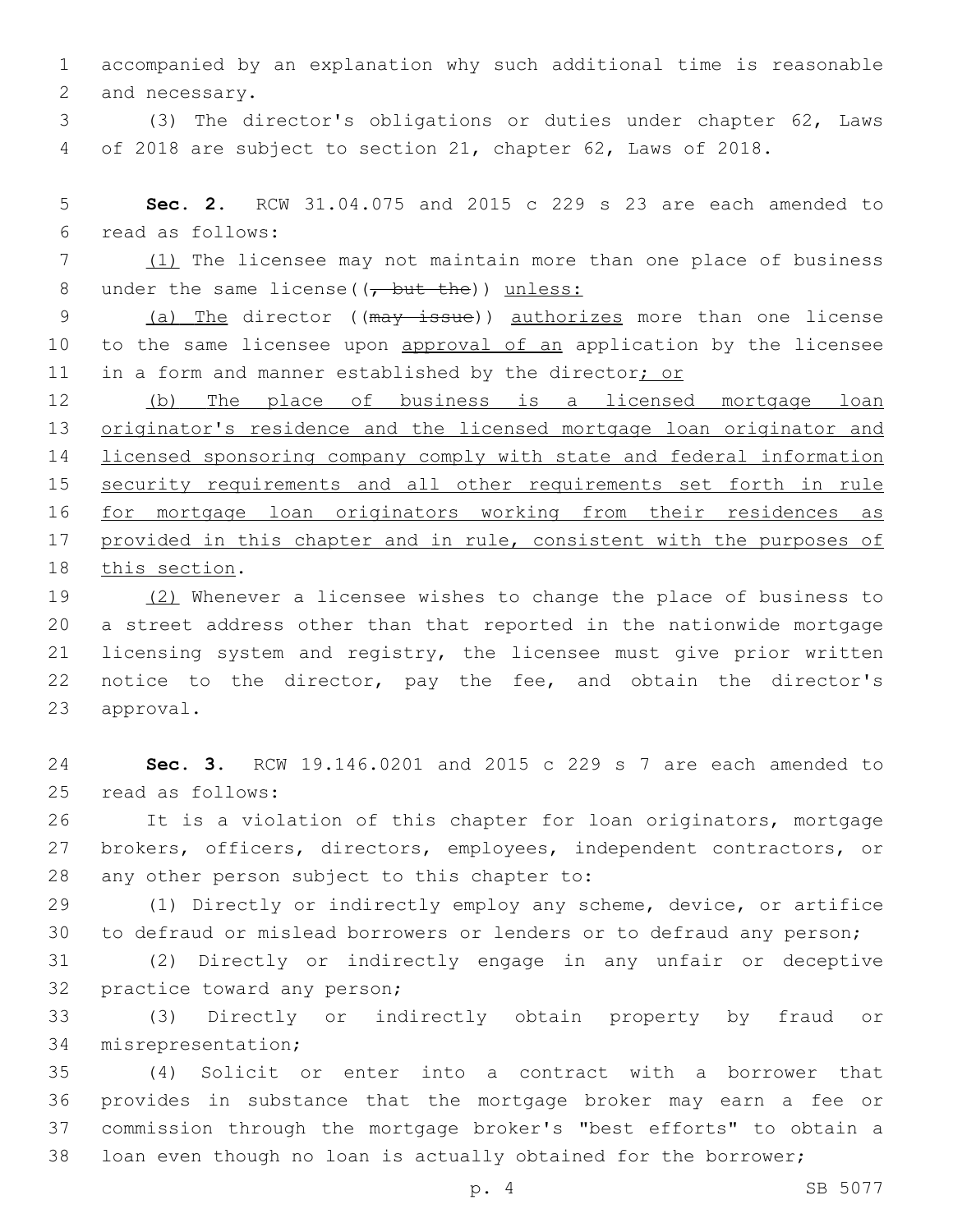(5) Solicit, advertise, or enter into a contract for specific interest rates, points, or other financing terms unless the terms are actually available at the time of soliciting, advertising, or contracting from a person exempt from licensing under RCW 19.146.020(1)(f) or a lender with whom the mortgage broker maintains a written correspondent or loan broker agreement under RCW 19.146.040;7

 (6) Fail to make disclosures to loan applicants and noninstitutional investors as required by RCW 19.146.030 and any 10 other applicable state or federal law;

 (7) Make, in any manner, any false or deceptive statement or representation with regard to the rates, points, or other financing terms or conditions for a residential mortgage loan or engage in bait 14 and switch advertising;

 (8) Negligently make any false statement or knowingly and willfully make any omission of material fact in connection with any reports filed by a licensee or in connection with any investigation 18 conducted by the department;

 (9) Make any payment, directly or indirectly, to any appraiser of a property, for the purposes of influencing the independent judgment 21 of the appraiser with respect to the value of the property;

 (10) Advertise any rate of interest without conspicuously disclosing the annual percentage rate implied by such rate of 24 interest;

 (11) Fail to comply with state and federal laws applicable to the 26 activities governed by this chapter;

 (12) Fail to pay third-party providers no later than thirty days after the recording of the loan closing documents or ninety days after completion of the third-party service, whichever comes first, unless otherwise agreed or unless the third-party service provider has been notified in writing that a bona fide dispute exists regarding the performance or quality of the third-party service;

 (13) Collect, charge, attempt to collect or charge or use or propose any agreement purporting to collect or charge any fee 35 prohibited by RCW 19.146.030 or 19.146.070;

 (14)(a) Except when complying with (b) and (c) of this subsection, act as a loan originator in any transaction (i) in which the loan originator acts or has acted as a real estate broker or salesperson or (ii) in which another person doing business under the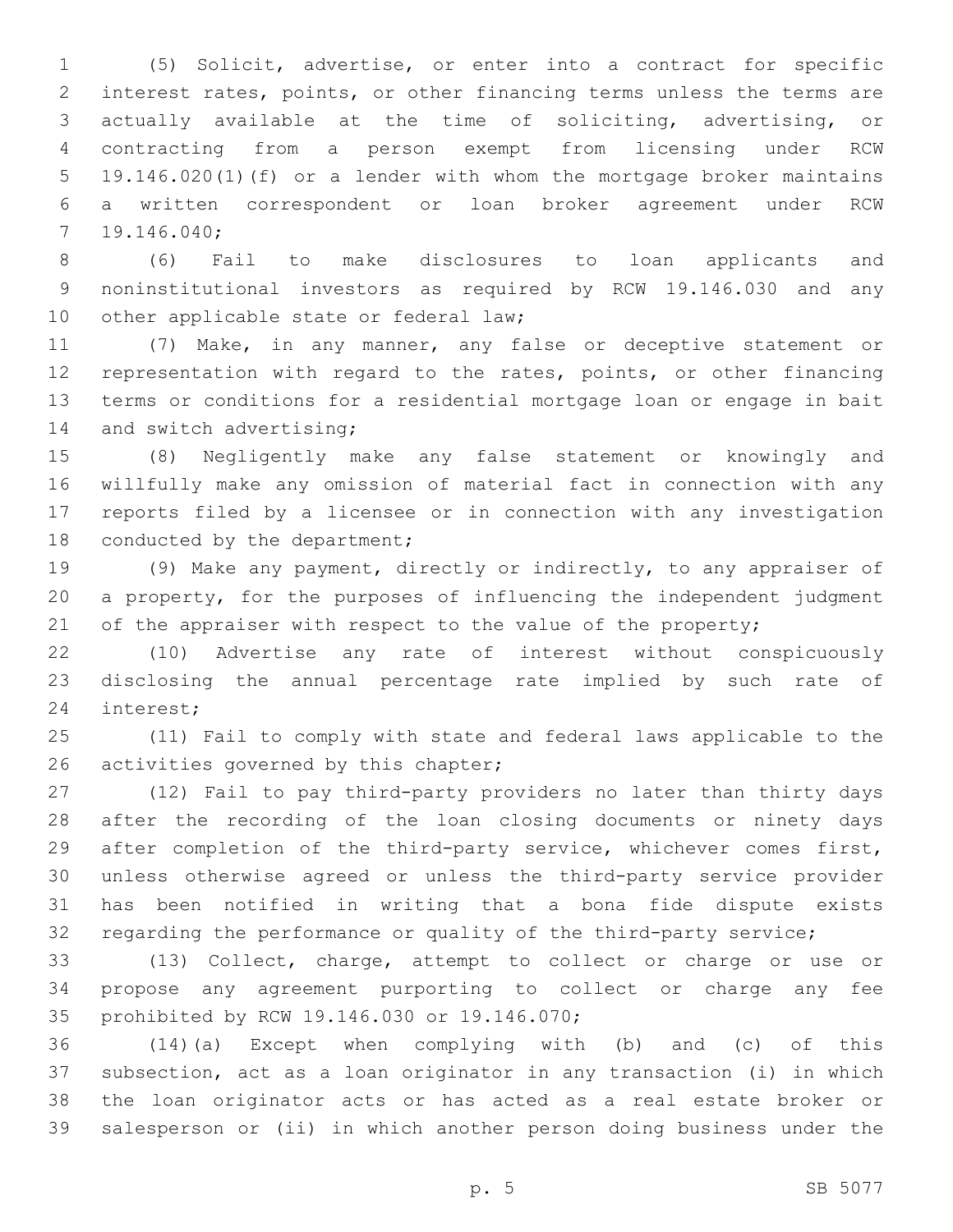same licensed real estate broker acts or has acted as a real estate 2 broker or salesperson;

 (b) Prior to providing mortgage services to the borrower, a loan originator, in addition to other disclosures required by this chapter and other laws, must provide to the borrower the following written disclosure:6

 THIS IS TO GIVE YOU NOTICE THAT I OR ONE OF MY ASSOCIATES HAVE/HAS ACTED AS A REAL ESTATE BROKER OR SALESPERSON REPRESENTING THE BUYER/SELLER IN THE SALE OF THIS PROPERTY TO YOU. I AM ALSO A LOAN ORIGINATOR, AND WOULD LIKE TO PROVIDE MORTGAGE SERVICES TO YOU IN CONNECTION WITH YOUR LOAN TO 12 PURCHASE THE PROPERTY.

 YOU ARE NOT REQUIRED TO USE ME AS A LOAN ORIGINATOR IN CONNECTION WITH THIS TRANSACTION. YOU ARE FREE TO COMPARISON SHOP WITH OTHER MORTGAGE BROKERS AND LENDERS, AND TO SELECT ANY MORTGAGE BROKER OR LENDER OF YOUR CHOOSING; and

 (c) A real estate broker or salesperson licensed under chapter 18.85 RCW who also acts as a mortgage broker must carry on such mortgage broker business activities and must maintain such person's mortgage broker business records separate and apart from the real estate broker activities conducted pursuant to chapter 18.85 RCW. Such activities are separate and apart even if they are conducted at 23 an office location with a common entrance and mailing address, so long as each business is clearly identified by a sign visible to the public, each business is physically separated within the office facility, and no deception of the public as to the separate identities of the broker business firms results. This subsection (14)(c) does not require a real estate broker or salesperson licensed under chapter 18.85 RCW who also acts as a mortgage broker to maintain a physical separation within the office facility for the conduct of its real estate and mortgage broker activities where the director determines that maintaining such physical separation would constitute an undue financial hardship upon the mortgage broker and 34 is unnecessary for the protection of the public;

 (15) Fail to comply with any provision of RCW 19.146.030 through 19.146.080 or any rule adopted under those sections;

 (16) Originate loans from any unlicensed location. It is not a violation for a licensed mortgage loan originator to originate loans from an unlicensed location if that location is the licensed mortgage